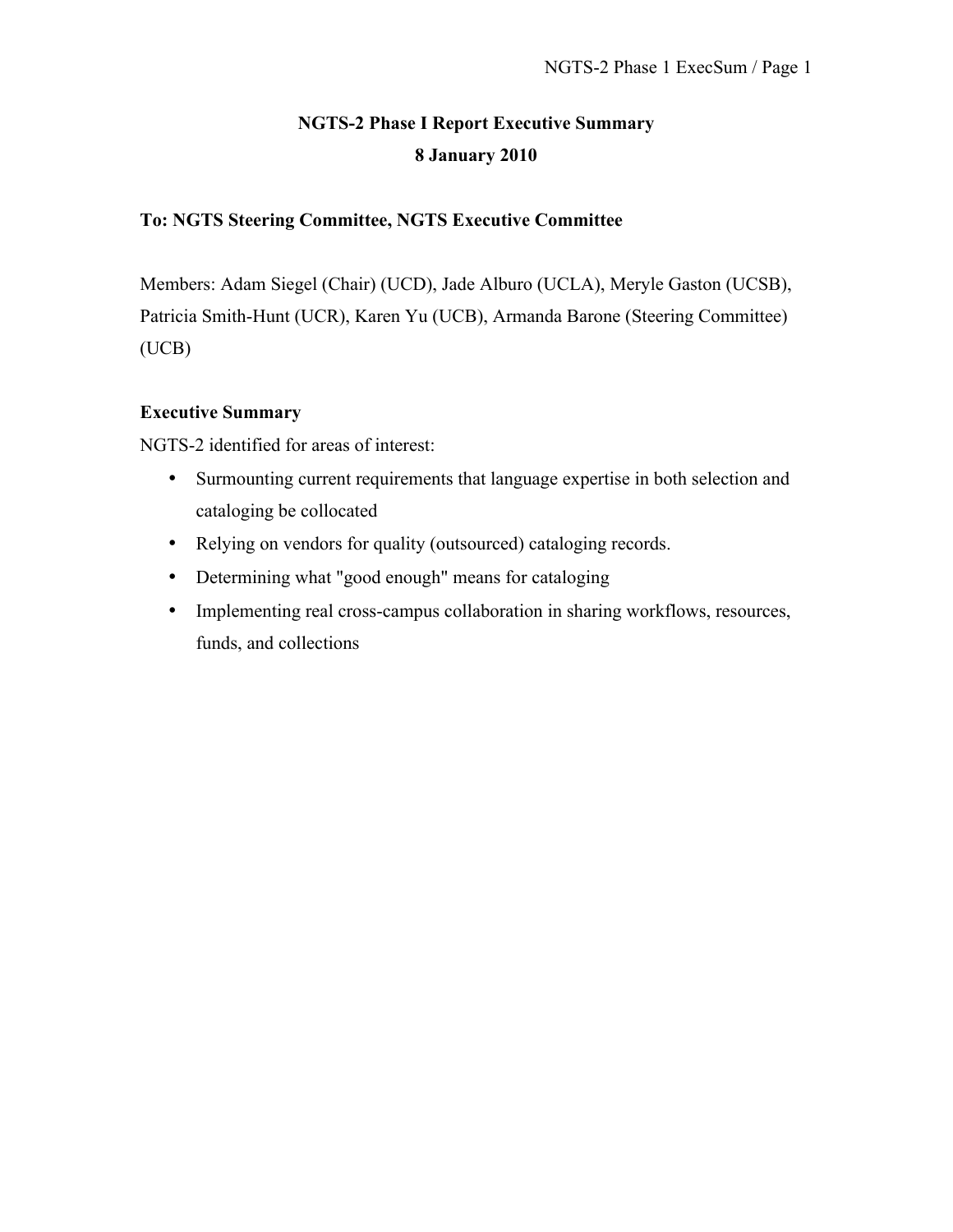#### **Short-Term Issues:**

- 1. Explore the possibility of implementing Kinokuniya shelf-ready (outsourced cataloging) plans at individual campuses that collect Japanese-language materials. This requires an assessment from bibliographers and technical services librarians and staff at UCB: how successful is this program currently, and how do we measure success from a technical services standpoint (processing time/processing cost/backlog) and from a selector's standpoint (do outsourced records meet the needs of the collection?). The applicability of this program across the individual campuses will depend upon the collections budget for CJK (Japanese) materials. This should be addressed. Ensuring that selectors retain the ability to firm order necessary items for the collections is crucial. One point that should be underscored is that shelf-ready and firm orders are not mutually exclusive; so if shelf-ready is implemented it should not impact selector's capacity to use firm order option. In many cases, firm orders would probably not have shelf-ready requirement.
- 2. Continue to track success of CIBTC outsourced cataloging project at UCB, UCSD, and other ARLs: the question of a system-wide approval plan that provides centralized delivery of shelf-ready items to all ten campuses is a medium - to long-term issue. Explore comparing outsourced cataloging with Kinokuniya and CIBTC competitors, if desirable.
- 3. Ask UCB (as before) for an after-action assessment of the success of outsourced Chinese-language cataloging. Again, consult with both collection development/selectors and technical services, and other stakeholders. This can be correlated against HOTS list of expertise (https://confluence.ucop.edu/download/attachments/7702826/Non-Roman+Backlogs.doc?version=1 $\&$ nbsp<sup>®</sup>) -- individual campuses should be polled on whether outsourced Chinese-language cataloging is necessary for them at this time. This will depend on the campus.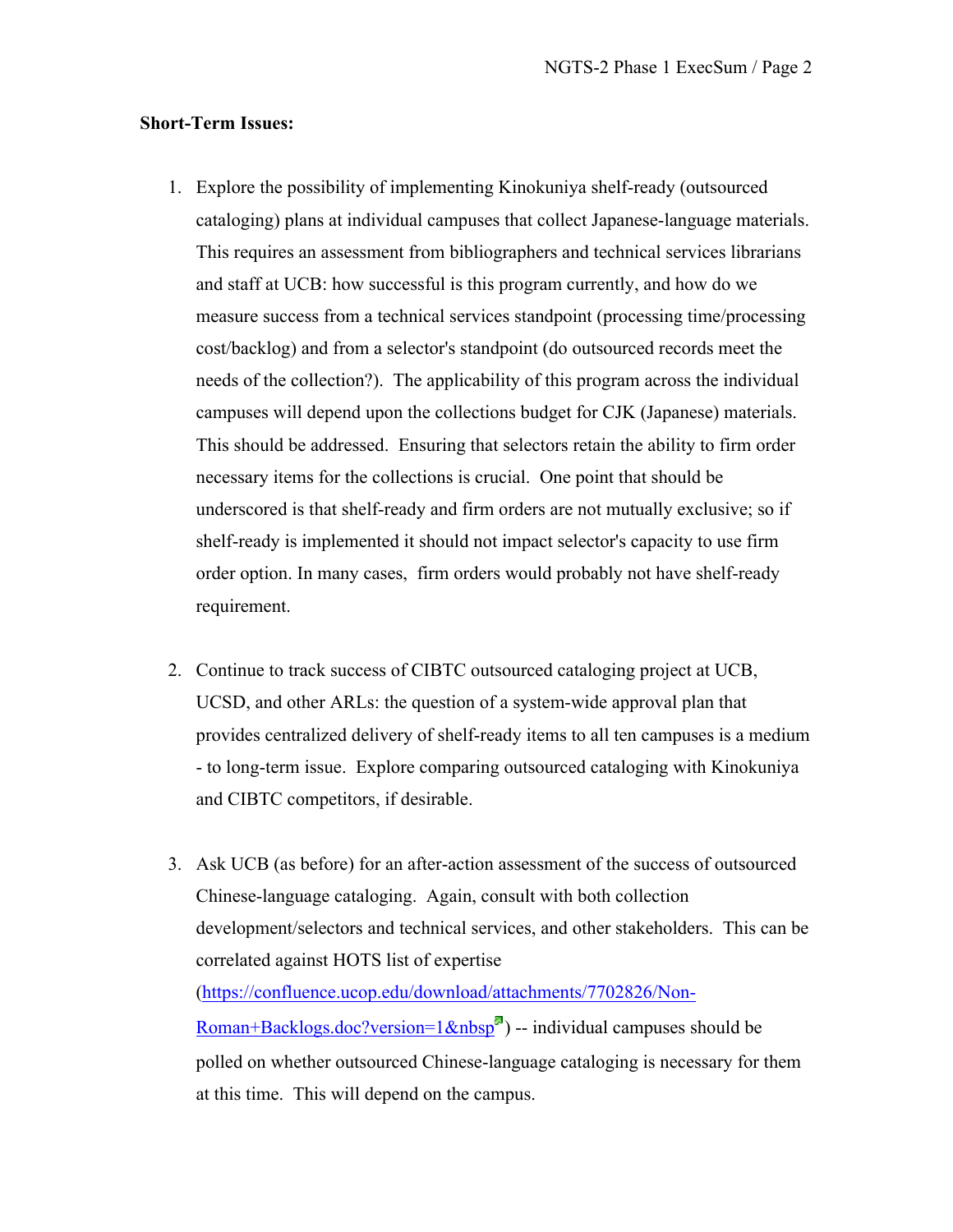- 4. Reduce or eliminate non-Roman backlogs campus by campus. The practicalities of sending (physically or virtually) uncataloged items from one campus to another may involve recharge/shipping issues that at this time have not been incorporated into any NGTS-2 recommendations. There are some languages for which none of the campuses has the necessary or appropriate language expertise. Endorsement document for non-Roman backlogs has been approved to be forwarded to HOTS.
- 5. Specify LC Romanization compliant character support for non-Roman scripts in RFPs for ILSs, either at the local or system-wide level. Most vendors offer character support for CJK, Cyrillica, Hebrew/Arabic. UC libraries contemplating migration should expect full character support for all scripts (e.g., Armenian, Georgian, Devangari-derived South and Southeast Asian, etc.). (See below, re: OCLC.)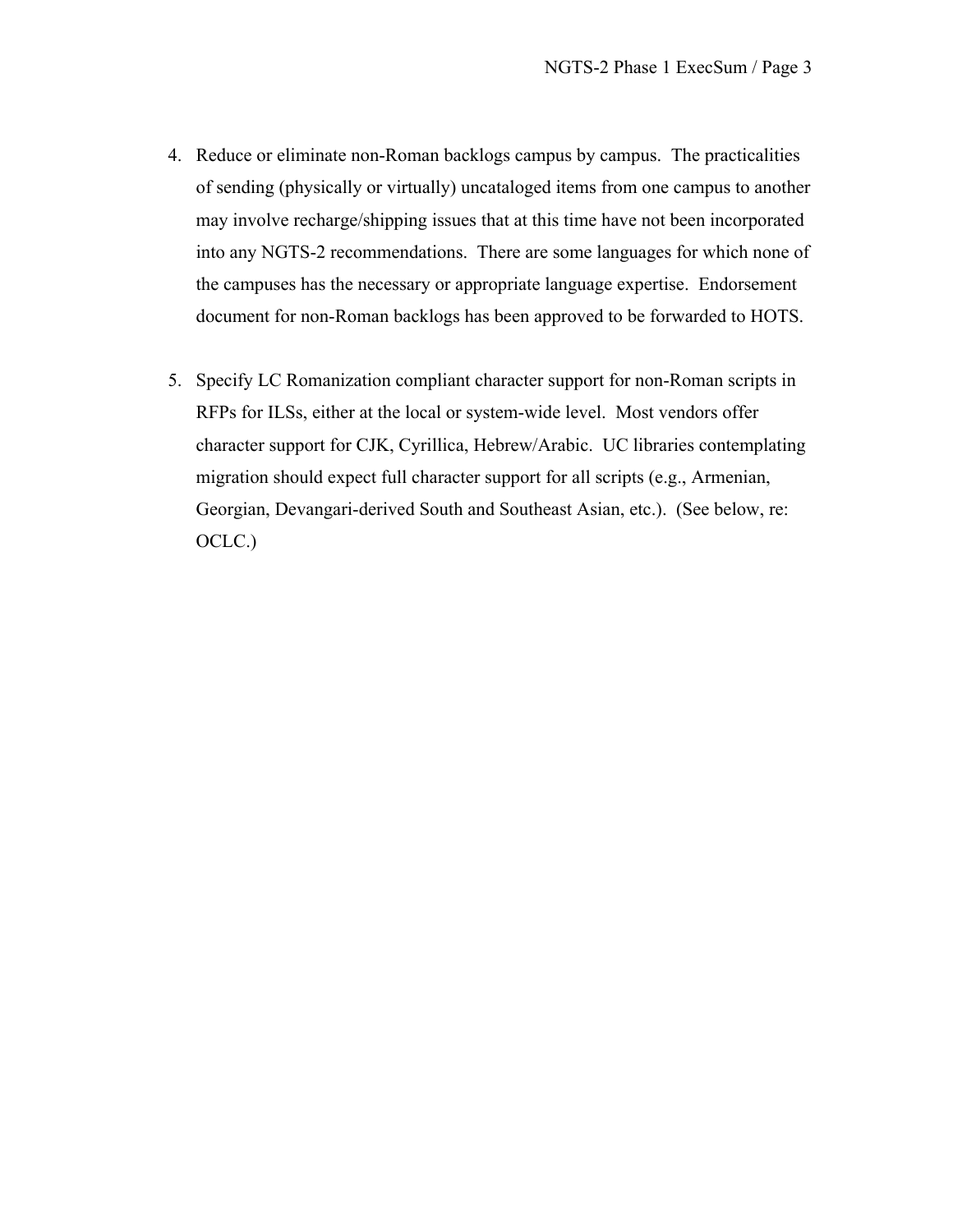### **Medium-Term Issues:**

- 1. Maintain a scalar list of non-Roman script vendor industries that may be candidates later on for automated or outsourced acquisition/cataloging solutions. NGTS-2 reached consensus early on that some important non-Roman script regions are "not ready for prime time" if asked to supply quality catalog records or other services (Arabic, most notably). Anecdotally, NGTS-2 was able to roughly rank non-Roman script vendors in order of readiness to potentially provide "shelf-ready" or "PromptCat-like" materials for UC collections: Japanese / Chinese / Korean / Russian / Hebrew (other scripts are either less commonly held or do not have sophisticated publisher/vendor culture, or both). The UC as a whole may want to pursue contracts with vendors who may be "just about ready" to provide shelf-ready/PromptCat-equivalent materials to individual campuses.
- 2. Specify system-wide standards for what "good-enough" means: LC Romanization and/or vernacular-language character support; LCSH; basic-level cataloging; the use of provisional call LC call numbers (e.g., XM).